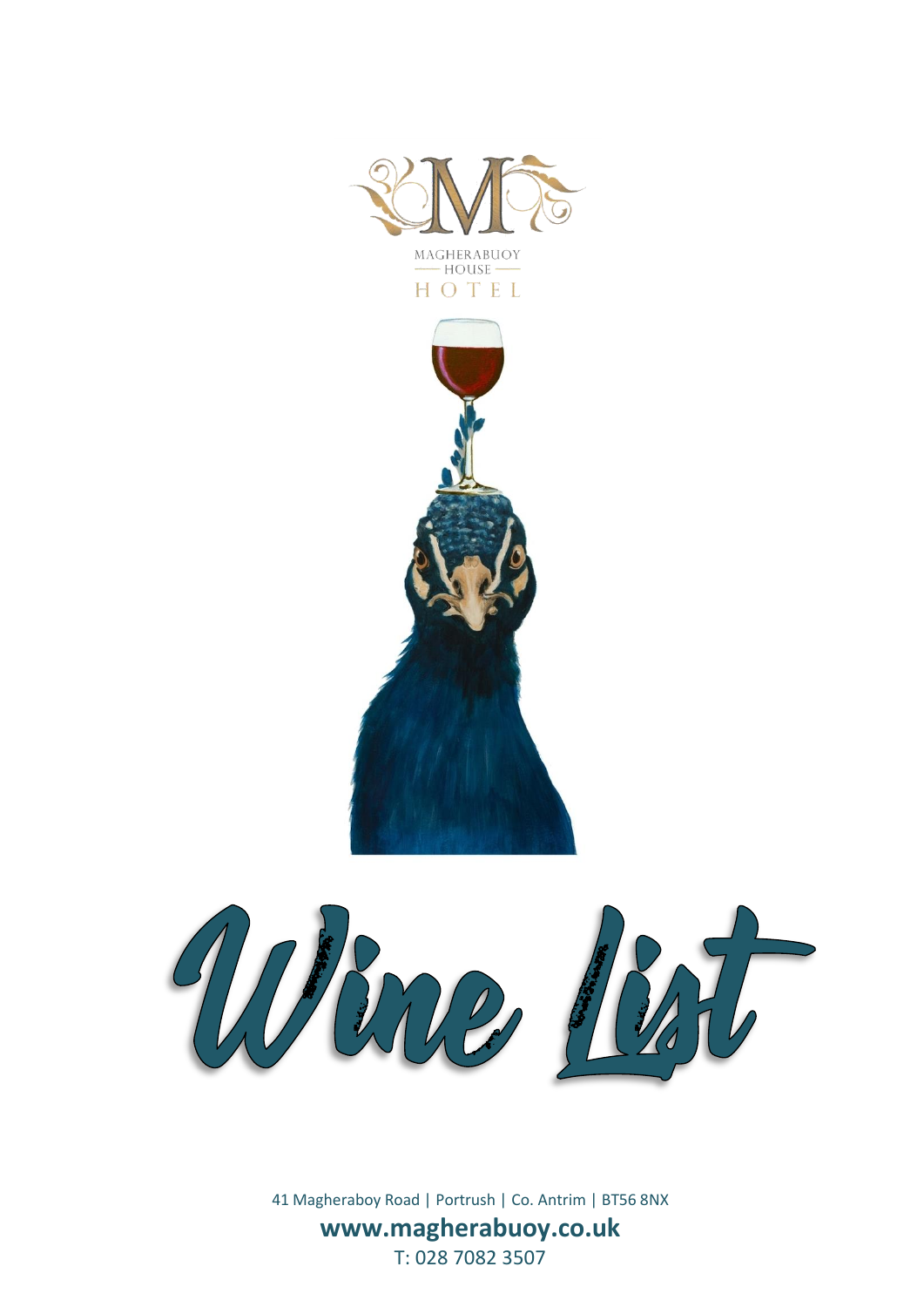



## White Wine

| $\mathbf{1}$   | Art Indomita Sauvignon Blanc, Chile   Great with shellfish or goat's cheese<br>Zingy, zesty mouth-watering fruit make this wine a real joy to drink.                                                                                                  | £18.00 |
|----------------|-------------------------------------------------------------------------------------------------------------------------------------------------------------------------------------------------------------------------------------------------------|--------|
| $\overline{2}$ | <b>Coldridge Estate Chardonnay, Australia   Great with pasta, chicken or fish</b><br>Soft buttery chardonnay with a smooth mouth feel and a rich fruity finish.                                                                                       | £19.00 |
| 3              | <b>Parlare Pinot Grigio, Italy</b>   Great with white fish or pasta<br>Straw yellow-colour with golden reflections and a fruity intense aroma.                                                                                                        | £19.00 |
| 4              | Drostdy-Hof Steen Chenin Blanc, South Africa   Great with seafood or pasta<br>The palate is full and rich, bursting with flavours of dried fruit & nice fresh taste                                                                                   | £19.00 |
| 5              | Branken Hill Sauvignon Blanc, Marlborough, NZ   Great with white fish or chicken<br>This wine displays an attractive balance of stone fruit, gooseberries and capsicum.<br>An aromatic experience, it finishes with tantalising zest and persistence. | £23.00 |
| 6              | Chateau de Fontaine Audon Sancerre, Langlois-Chateau, France   Great with vegetarian £32.00<br>This stunning wine has an intense nose of grapefruit and passionfruit.                                                                                 |        |

**7 Ropiteau Chablis**, France | Great with fish, poultry, goats cheese **1998 £30.000** *Ripe apples and brioche flavour, elegantly dry with delicate mineral notes.*

*Full fresh elegant palate with a mineral finish.*



## Red Wine

| 8  | Art Indomita Merlot, Chile   Great with beef<br>Intense bright red - violet colour, well defined aroma of red ripe fruit, plum & blackcurrant.                                                                              | £18.00 |
|----|-----------------------------------------------------------------------------------------------------------------------------------------------------------------------------------------------------------------------------|--------|
| 9  | <b>Coldridge Estate Shiraz Cabernet, Australia   Great with spicy food or red meat</b><br>A soft fruity red with ripe berry fruit and gentle spicy flavours in a mid-weight easy drinking style.                            | £19.00 |
| 10 | Montepulciano D'Abruzzo, Italy   Great with grilled steak<br>This wine is full bodied with rich dark fruit flavours, hints of vanilla and cocoa powder<br>lead to a soft lingering finish.                                  | £20.00 |
| 11 | Gran Vedema Crianza (Rioja), Spain   Great with cured meats or grilled steak<br>A well balanced wine superb on its own or with a variety of dishes.                                                                         | £21.00 |
| 12 | E. Guigal Cotes du Rhone Rouge, France   Great with sausage, ribs or beef<br>A full bodied, rich and aromatic wine with a soft finish and plenty of elegance and<br>finesse due to the well balanced tannins and fruit.     | £26.00 |
| 13 | Ropiteau Les Plants Nobles Pinot Noir, France   Great with rich fish or poultry<br>Aromas of red fruits and lots of full bodied flavours.                                                                                   | £24.00 |
| 14 | McGuigan's Reserve, Cabernet Sauvignon, Australia   Great with fillet steak<br>Vibrant, well rounded wine, with lifted blackcurrant aromas. Gentle oak ageing adds<br>subtle vanilla hints and gives a smooth, rich finish. | £26.00 |